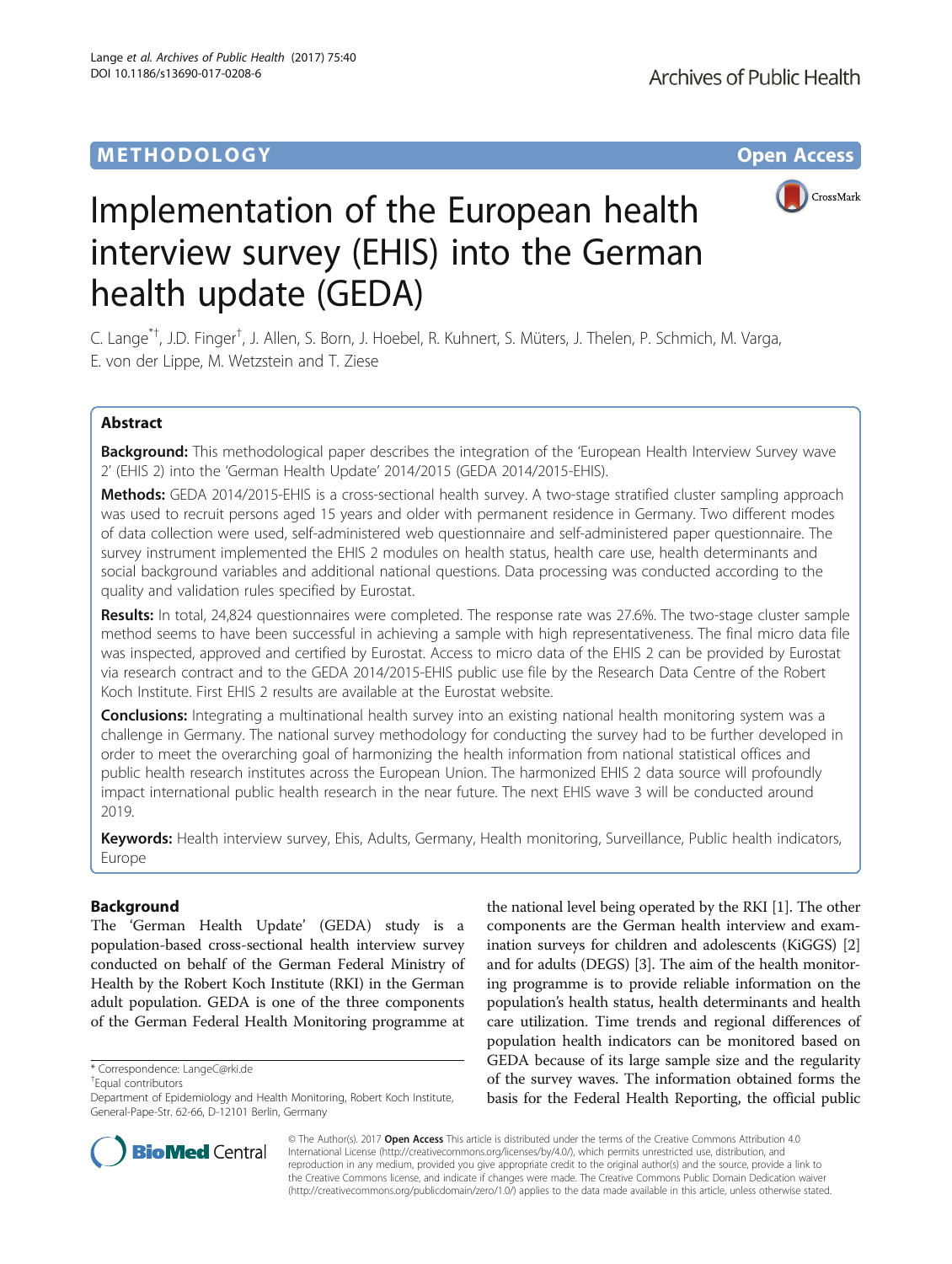health statistics and epidemiological research; moreover, it serves for the planning, implementation and evaluation of public health policies. The European Health Interview Survey (EHIS) aims to provide statistical data — on a harmonized basis and with a high degree of comparability between the European Union (EU) member states — supporting the monitoring of health policies on social inclusion and protection, health inequalities and healthy ageing at the European level. EHIS data can be used as a basis for a range of purposes including national and European health monitoring and reporting, epidemiological research, construction of the European core health indicators (ECHI) [[4, 5](#page-12-0)] and international comparative studies. The first EHIS wave (EHIS 1) was conducted on the basis of a gentlemen's agreement without legal obligation. 17 EU member states participated in EHIS 1. Germany integrated parts of the EHIS questionnaire into the GEDA wave 2010. This has allowed for European comparisons for some EHIS 1-based indicators. According to Regulation 1338/2008 of the European Parliament and of the Council on Community Statistics on Public Health and Health and Safety at Work, the survey is to be conducted every five years [[6](#page-12-0)]. The EHIS wave 2 (EHIS 2) was conducted in all EU member states and Iceland and Norway during the period 2013–2015 on a legally compulsory basis according to Commission Regulation (EU) No 141/ 2013 and its subsequent amendment to take account of the accession of Croatia to the EU (Commission Regulation (EU) No 68/2014). EHIS is part of the European Statistical System (ESS) and is operated by the national statistical offices or authorized national research institutes in the EU member states. EHIS is conducted either as a standalone survey or integrated into existing national health monitoring systems. In Germany, the latter is the case and the RKI is responsible for conducting the EHIS.

This article aims at describing the implementation of the EHIS 2 within the German Federal Health Monitoring programme. The challenges of and solutions for integrating a multinational survey into an existing national health monitoring system are discussed and further developments of the GEDA study design, data collection proceedings and contents are presented.

## Methods

## Study design and sampling procedure

Three GEDA waves have been carried out as telephone interview surveys between 2009 and 2012 in which more than 60,000 respondents participated [[7](#page-12-0)]. In the current GEDA wave 'GEDA 2014/2015-EHIS' being described in this article, the EHIS 2 questionnaire [\[8](#page-12-0)] was completely integrated. According to the EHIS 2 implementing regulation [[6\]](#page-12-0), the reference year should be 2013, 2014 or 2015 and the data collection period should be spread over at least three months including at least one month of the autumn season (September – December). GEDA 2014/2015-EHIS was conducted between November 2014 and July 2015. The study population was defined according to regulation as persons aged 15 years and older with permanent residency in Germany. The sampling frame was changed from a random digit dialing sampling frame to a population registry based sampling frame to meet the EHIS requirements. The sampling procedure followed a two-stage stratified cluster sampling approach. In the first sampling stage, 301 communities were randomly selected as primary sampling units (PSUs) from a list of all 11,339 populated communities in Germany, stratified by 412 administrative districts and the 'BIK region size classes' [[9](#page-12-0)] that take into account the population size as well as the regional population and employment density. The BIK classification is commonly used in Germany for regionally stratified sampling designs [[10](#page-12-0)]. Sampling probabilities were proportional to the population size of the communities using the Cox procedure for controlled rounding [[11](#page-12-0)]. The selection was performed by the GESIS - Leibniz-Institute for the Social Sciences in Mannheim, Germany. Sampled communities with less than 1000 residents were combined with similar small neighbor communities treated as single PSUs. Several major cities were represented by multiple PSUs due to their large populations. In the second sampling stage, individuals with a permanent residence in the sampled communities were drawn as secondary sampling units (SSUs) from the local population registers using an age-stratified random sampling procedure. Gross sample sizes for age groups were calculated according to their estimated response rates from prior pretests in order to approximate the age distribution of the population. Accordingly, age groups expected to have low response rates were oversampled in this sampling stage.

The minimum effective sample size calculated by Eurostat for the EHIS sample in Germany was  $n = 15,260$ [[6, 8](#page-12-0)]. This number represents the sample size that is required if the survey was based on simple random sampling with a design effect of  $Deff = 1.0$ . The design effect in GEDA 2014/2015-EHIS had to be presumed to be >1.0 because of the cluster effects resulting from the cluster sampling design used. Thus, a higher effective sample size had to be achieved in order to obtain survey estimates with the required precision. With a sample size of  $n = 20,000$  (ca. 10,000 men and 10,000 women) and a design effect of  $Deff = 1.5$ , it is possible to calculate a prevalence of 20% with a 95%-confidence interval (CI) of  $+/-1$ percentage point for men and women according to the Wilson's score method [\[12\]](#page-12-0). As a result, 67 participants were required in each of the 301 PSUs.

Another reason to aim for a higher effective sample size was the objective to perform regionally stratified analyses at the level of the 16 German federal states. The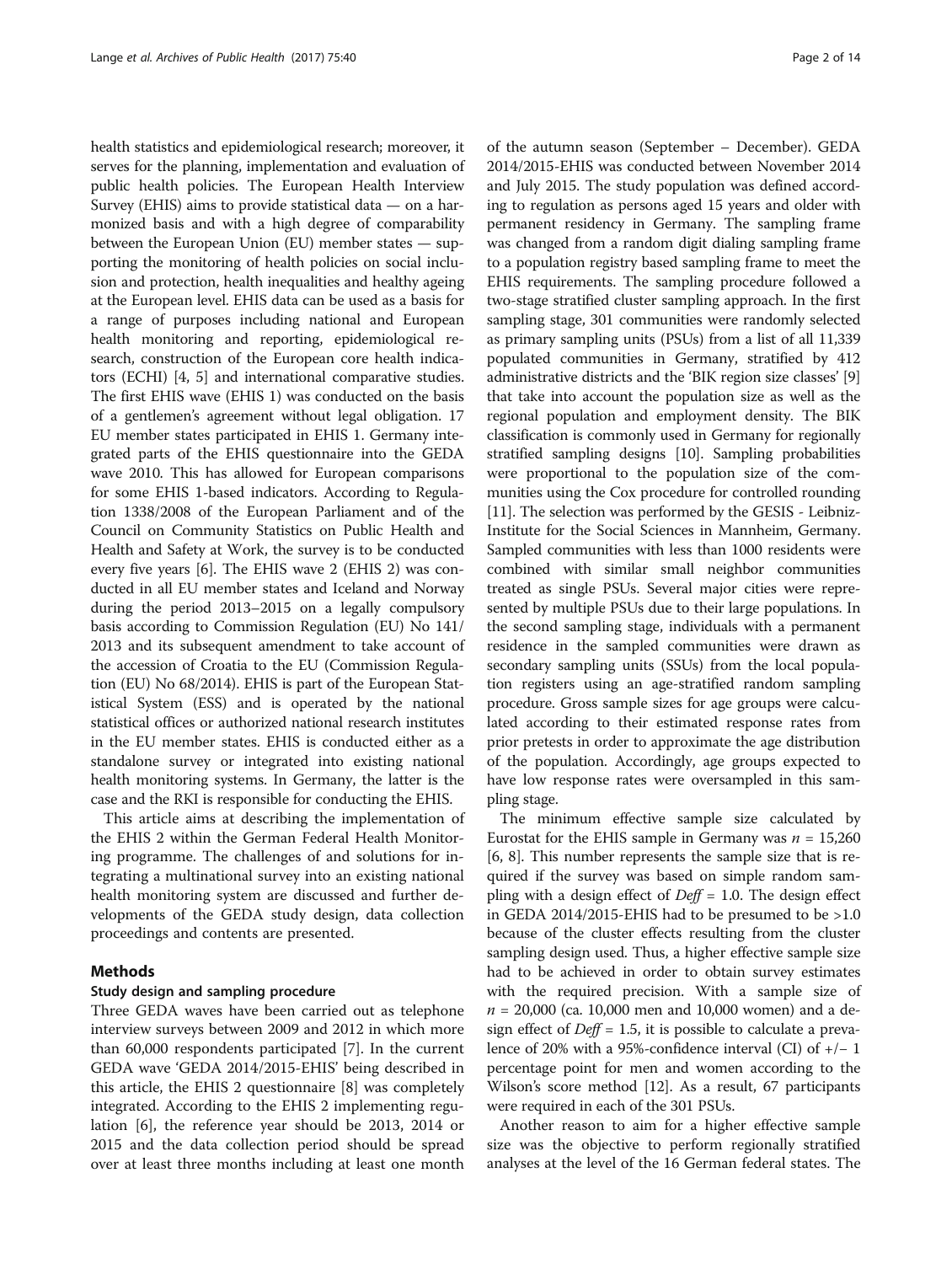minimum sample size allocated to each federal state was  $n = 800$  (ca. 400 men and 400 women). With  $n = 400$  and a design effect of  $Deff = 1.5$ , it would be possible to estimate relatively high prevalence rates, such as a prevalence of 20%, with a 95%-CI of approximately 10 percentage points (15.5% - 25.4%) according to Wilson's score method.

Therefore, in less populous federal states, PSUs were oversampled to achieve a minimum number of 12 in order to ensure that a sample size of 800 participants was obtained for each state. Fig. 1 illustrates the 301 sampled communities and their location in the 16 German federal states. The size of the points presented in the figure is proportional to the number of PSUs they represent. Larger cities that are represented by multiple PSUs are depicted with larger points compared to smaller communities that are represented by only one PSU.

# Recruitment of study participants and mode of data collection

The gross sample consisted of 92,771 persons aged 15 and older. GEDA 2014/2015-EHIS data was collected during all seasons to prevent seasonal bias. The sample was randomly divided into two tranches, both being of

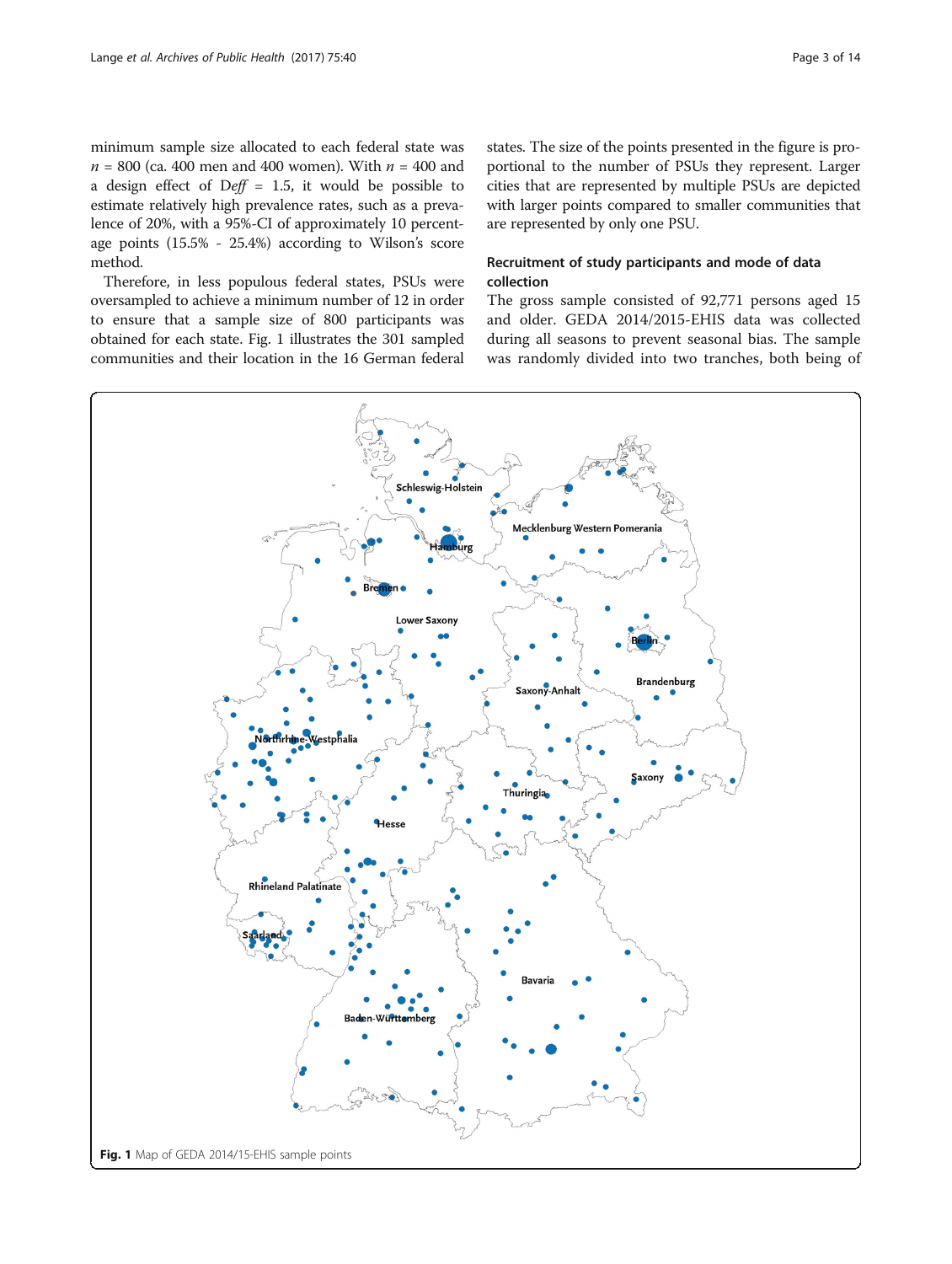similar size and with similar regional distribution. In the first tranche invitation letters were sent out on November 11th 2014 and survey participation was possible during autumn and winter. For the second tranche invitation letters were sent out on March 31st 2015 and data collection took place during spring and summer.

The meaning of the term interview in the context of a 'health interview survey' (HIS) has a broad understanding including personal face-to-face or telephone interviews as well as data collection in a written manner by self-administered questionnaires. In GEDA 2014/2015- EHIS the latter was used. An informed sequential mixed-mode data collection design was used for GEDA 2014/2015-EHIS. The methodology was developed using the experience obtained from the methodological pilot study GEDA 2.0 [[13, 14\]](#page-12-0) and the special survey GEDA 2013s [\[15](#page-12-0)]. Mixed-mode here is defined as using one survey instrument with two or more data collection modes. In GEDA 2014/2015-EHIS, two different modes of data collection were used: a self-administered web questionnaire (SAQ-Web) and a self-administered paper questionnaire (SAQ-Paper). Fig. 2 illustrates the initiating contact process. Participants were invited in the first invitation letter to participate via SAQ-Web and informed that they will receive a SAQ-Paper if they have not participated by web mode within four weeks. The letter included a URL and a unique log-in code to access the informed consent form and the SAQ-Web online, as well as detailed information on the purpose and contents of the study and the data protection and confidentiality proceedings. The letter also offered an opportunity to refuse participation by telephone, e-mail, fax or mail. Those who had refused had been removed from the data base according to German data protection rules. A reminder letter was sent to everyone who had not completed the interview four weeks after the initial letter was sent out. The reminder letter included the SAQ-Paper, an informed consent form and a pre-paid reply envelope. The URL and log-in code were provided in this letter again to still give

the opportunity to participate via SAQ-Web. Four weeks subsequent to the first reminder letter, a second reminder letter was sent to everyone who had still not responded. This letter only consisted of a cover letter and the URL and log-in code information. Addressees who were found to be ineligible were also excluded from the reminder process. This was mainly due to the fact that the named person no longer lived at the address for which he or she was sampled.

A hotline was available for all invitees throughout the 11 months of the survey period. The phone was staffed during business hours. At peak times, up to four colleagues operated the hotline simultaneously. The survey website [\[16](#page-12-0)] was another possibility for potential participants to get additional information on the content or the procedures of the study.

Two incentive strategies were applied in GEDA 2014/ 2015-EHIS. Respondents aged 15 to 34 years were guaranteed a 10  $\epsilon$ -voucher after taking part in the survey. Respondents older than 34 years were offered participation in a lottery in which they had the chance to win one of 400 50€-vouchers. Different incentive strategies were tested in a previous feasibility study. Results showed that the effectiveness of different incentives varies depending on the age of the respondents. For participation the guaranteed 10  $\epsilon$ -voucher had the strongest positive effect on the age group 15 to 34 years. For respondents older than 34 years the lottery option had either the same effect or in the older age groups even a stronger effect. Based on this experience and because of budget reasons in GEDA 2014/2015-EHIS the guaranteed 10  $\epsilon$ -voucher was only offered to respondents younger than 35 years and everyone else was able to take part in the lottery.

Regional and local newspapers were contacted five weeks prior to sending out the invitation letters in order to increase awareness of the survey taking place. Especially in rural areas, local newspapers provide a good opportunity to reach a large number of residents.

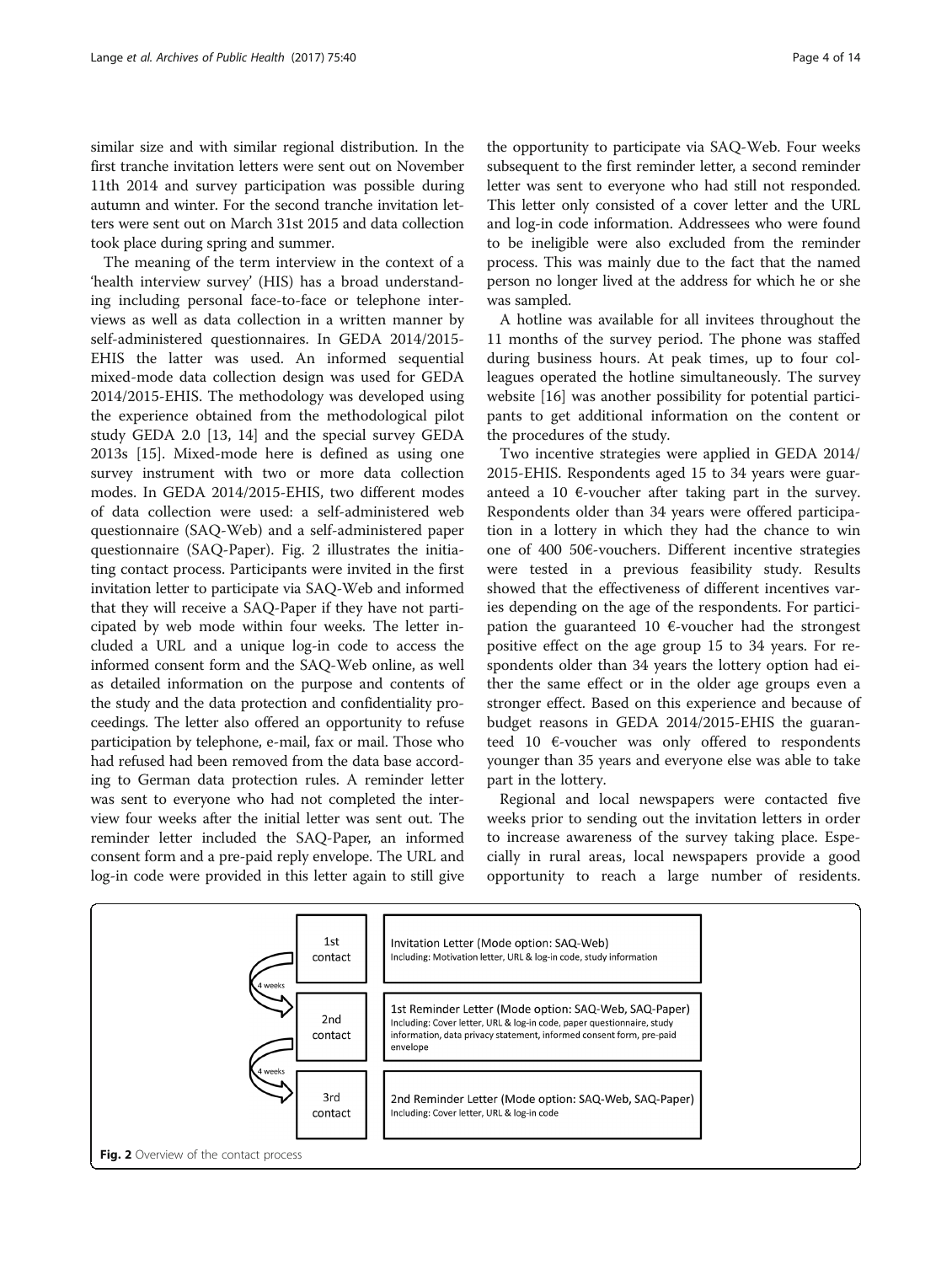Newspaper editors were contacted by e-mail and were requested to publish some information about the GEDA study. The newspapers were provided with a press release summarizing the most important points about the survey. In total 90 of the 270 contacted newspapers published information about the survey around the time when the invitation letters were sent to potential participants.

The returned paper questionnaires were considered as valid interviews only when the respondents signed the written informed consent form. Was this signature missing on the consent form the person was contacted again by mail. It was assumed that the participant forgot to sign it rather than intentionally left the form blank. Out of 430 cases where participants were contacted again with an explanatory letter including the consent form and a pre-paid envelope 264 signed forms were returned. After this reminder action we had 166 questionnaires left without a signed consent. These were considered as non-interviews. Participants who chose to take part using the SAQ-Web were informed about data protection and the confidential use of their data on an introduction screen. The online survey was set up in the way so that the potential participant had to tick a box to indicate that they had read and agreed to the conditions of the study. The survey questions could not be viewed by any participant beforehand. For online participants, it was possible to pause the filling out process. The respondents could log back in using the same log-in code as before at any point in time later within the field period and could then continue from the position where they had left off.

#### **Instruments**

The GEDA 2014–2015/EHIS questionnaire has two components. It implements the EHIS 2 in Germany and complements the EHIS questionnaire with national-level questions in order to sustain time series of GEDA as well as to get information on additional nationally relevant topics (Table [1](#page-5-0)). The GEDA data profile has been described in detail elsewhere [\[7](#page-12-0)].

The EHIS aims at offering comprehensive data on the health status of a population and health-related topics on a representative basis. EHIS consists of four modules on health status, health care use, health determinants and social background variables. In the respective modules, the following topics are covered: Health status (self-perceived health, chronic diseases, limitation in activities, mental health, pain, accidents, etc.), health care (use of different types of health care services including hospitalizations, consultations, prevention, use of medicines but also unmet needs for health care), health determinants (smoking and alcohol consumption, body weight, physical activity, dietary habits, etc.), and background variables on demography and socio economicstatus such as sex, age, household type, education, income, employment etc.

The EHIS 2 questionnaire and its implementing guidelines can be found in the EHIS 2 methodological manual [[8\]](#page-12-0). During the implementation of the EHIS 2 in Germany, all methodological guidelines were strictly followed. The EHIS 2 questionnaire was translated into German according to the recommended translation protocol [[8\]](#page-12-0). For some modules, available validated German versions were used. Some linguistic adaptations were performed to meet the requirements of self-administered questionnaires.

Additional national questions, such as modules on physical activity, health literacy, subjective social status and working conditions, were added to the EHIS 2 questionnaire (Table [1\)](#page-5-0). The stages of change for physical activity were assessed according to the 'transtheoretical model' [[17](#page-12-0)] and the barriers and motivations to physical activity were assessed according to the Special Eurobarometer Survey 412 [\[18](#page-12-0)]. Health literacy was determined by an instrument developed within the European Health Literacy Project (HLS-EU) [[19\]](#page-12-0). In GEDA 2014/2015- EHIS, the 16-item short version of this instrument (HLS-EU-Q16) [[15, 20\]](#page-12-0) was included in the questionnaire. Participants' subjective social status was measured using a German version of the MacArthur Scale [\[21](#page-12-0)], which was originally developed by Adler et al. [[22](#page-12-0)] for the United States adult population.

#### Data management and quality assurance

Several quality assurance procedures were undertaken during the data processing phase of the study. Article 6 of the Commission's implementing regulation for the EHIS 2 requests from the EU member states that finalized, validated and weighted microdata and qualityrelated reference metadata must be provided in accordance to the quality and validation rules specified by Eurostat. The data management process for the GEDA 2014/2015-EHIS was coordinated by the Research Data Centre at the RKI. All validation rules (skip, range and consistency checks) provided by Eurostat were strictly followed and processed. The data file was further checked with the provided 'EDIT' validation tool – a software designed to check whether the data set was correctly cleaned. The final micro data file was delivered to Eurostat via EDAMIS in June 2016 and was inspected, approved and certified by Eurostat. The metadata and quality reporting follows a standard template developed by Eurostat that contains information on the data file quality and can be accessed on the Eurostat website [\[23](#page-12-0)].

# Results

## Response rates and final study sample

In total, 24,824 questionnaires were completed; 11,253 via SAQ-Web (45.3%) and 13,571 via SAQ-Paper (54.7%). The response rates were calculated according to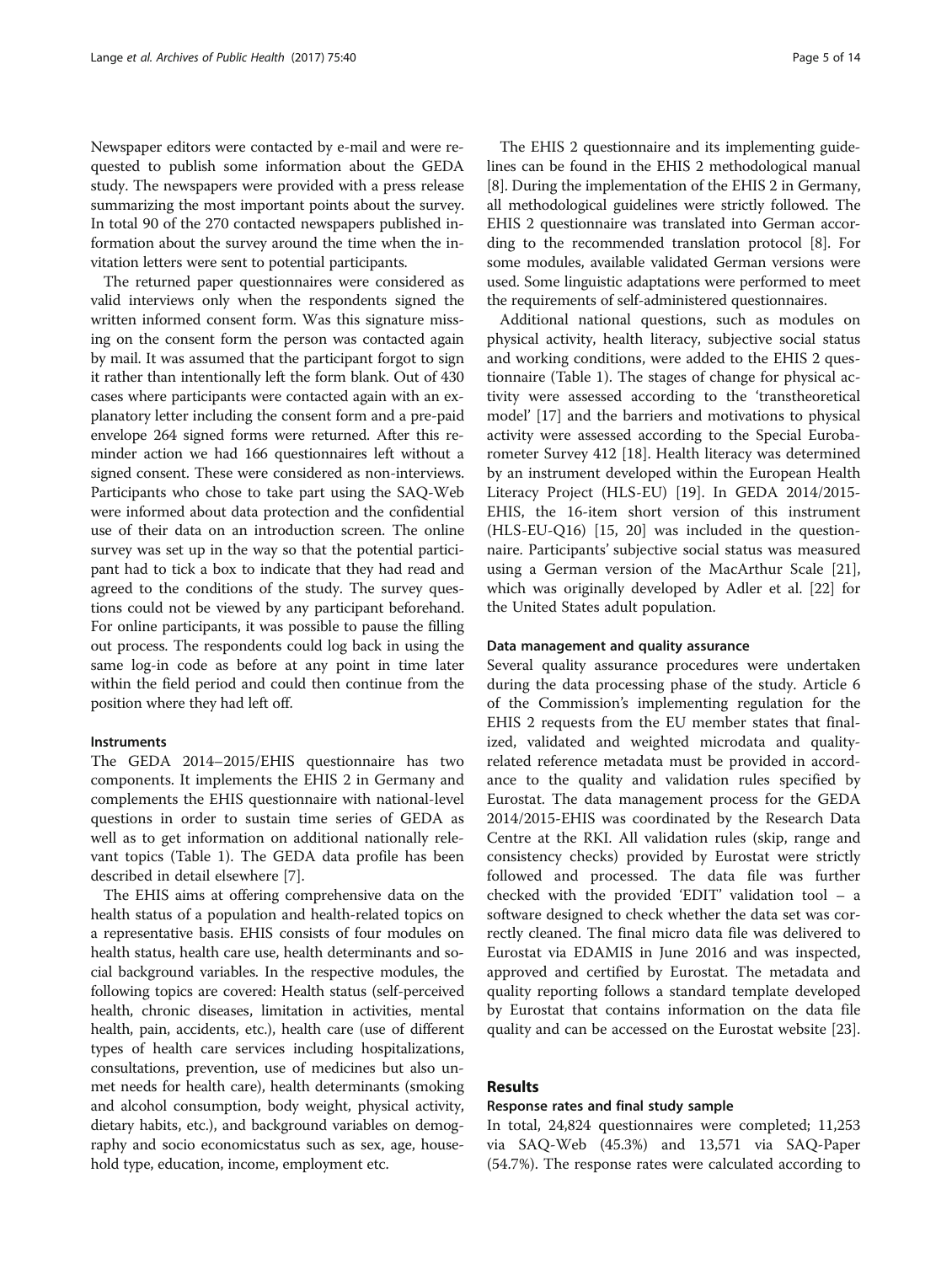| Code        | EHIS questions                                                                                                                                                                                                                        | Additional national questions                                                                                                                                                                |
|-------------|---------------------------------------------------------------------------------------------------------------------------------------------------------------------------------------------------------------------------------------|----------------------------------------------------------------------------------------------------------------------------------------------------------------------------------------------|
| <b>EHSM</b> | European Health Status Module                                                                                                                                                                                                         |                                                                                                                                                                                              |
| HS          | Health Status - Minimum European Health Module                                                                                                                                                                                        |                                                                                                                                                                                              |
| CD          | Diseases and chronic conditions; self-reported 12-month-<br>prevalences                                                                                                                                                               | Diseases and chronic conditions, ever diagnosed by a medical doctor                                                                                                                          |
|             |                                                                                                                                                                                                                                       | Additional diseases were included such as heart failure, cancer,<br>osteoporosis, gastro-intestinal diseases, increased blood-lipids                                                         |
|             |                                                                                                                                                                                                                                       | Module on diabetes care: age of onset, gestational diabetes,<br>recent treatment, preventive measures, consequences of diabetes,<br>family history etc.                                      |
| АC          | Accidents and injuries                                                                                                                                                                                                                | Work-related accidents and injuries                                                                                                                                                          |
| AW          | Absence form work (due to health problems)                                                                                                                                                                                            | Officially recognized disability                                                                                                                                                             |
| PL          | Physical and sensory functional limitations                                                                                                                                                                                           |                                                                                                                                                                                              |
| PC          | Personal care activities                                                                                                                                                                                                              |                                                                                                                                                                                              |
| НA          | Household activities                                                                                                                                                                                                                  |                                                                                                                                                                                              |
| PN.         | Pain                                                                                                                                                                                                                                  |                                                                                                                                                                                              |
| MН          | Mental health                                                                                                                                                                                                                         |                                                                                                                                                                                              |
| <b>ECHM</b> | European Health Care Module                                                                                                                                                                                                           |                                                                                                                                                                                              |
| HО          | Use of inpatient and day care                                                                                                                                                                                                         |                                                                                                                                                                                              |
| ΑM          | Use of ambulatory and home care                                                                                                                                                                                                       | Number of consultations of medical doctors/specialist in the past<br>12 month                                                                                                                |
| МD          | Medicine use                                                                                                                                                                                                                          |                                                                                                                                                                                              |
| РA          | Preventive services                                                                                                                                                                                                                   | Module on vaccinations: influenza vaccination in the last winter seasons,<br>vaccinations against tetanus, measles, pertussis, pneumococcus,<br>knowledge and attitudes on vaccinations etc. |
|             |                                                                                                                                                                                                                                       | Reason for last mammography                                                                                                                                                                  |
| <b>EHDM</b> | European Health Determinants Module                                                                                                                                                                                                   |                                                                                                                                                                                              |
| ΒM          | Weight and height                                                                                                                                                                                                                     |                                                                                                                                                                                              |
| PE          | Physical activity / exercise                                                                                                                                                                                                          | Questions on stages of change for physical activity (according to<br>transtheoretical model [17]), motivations and barriers for physical<br>activity                                         |
| FV          | Consumption of fruit and vegetables                                                                                                                                                                                                   | Number of portions per week                                                                                                                                                                  |
| SК          | Smoking                                                                                                                                                                                                                               | Age of onset, age of cessation, tobacco products,<br>current/never/former smokers                                                                                                            |
| AL          | Alcohol consumption                                                                                                                                                                                                                   |                                                                                                                                                                                              |
| SS          | Social support                                                                                                                                                                                                                        |                                                                                                                                                                                              |
| IС          | Provision of informal care or assistance                                                                                                                                                                                              |                                                                                                                                                                                              |
|             |                                                                                                                                                                                                                                       | <b>GEDA</b> additional modules                                                                                                                                                               |
|             |                                                                                                                                                                                                                                       | Health awareness, self-efficacy, addiction problems in the social network,<br>health literacy [15, 19, 20], working conditions, knowledge about stroke<br>symptoms                           |
|             | Core social variables                                                                                                                                                                                                                 |                                                                                                                                                                                              |
|             | Sex, age, country of residence birth, and citizenship,<br>degree of urbanization, marital status, level of education,<br>labour status, employment status, economic sector in<br>employment, household composition, household income. | Working-related health risks, unemployment, subjective social status,<br>health insurance, country of birth of mother and father                                                             |

<span id="page-5-0"></span>Table 1 Overview of the contents of the survey instrument

Adapted from Eurostat 2013, page 8,9 [\[8\]](#page-12-0)

EHIS European Health Interview Survey, GEDA German Health Update

the standards of the American Association of Public Opinion Research (AAPOR) [\[24](#page-12-0)]. For detailed sample distribution, see Table [2](#page-6-0).

The response rate 1 (RR 1) was 27.6%. RR1 is the number of complete interviews divided by the number of interviews plus the number of non-interviews plus all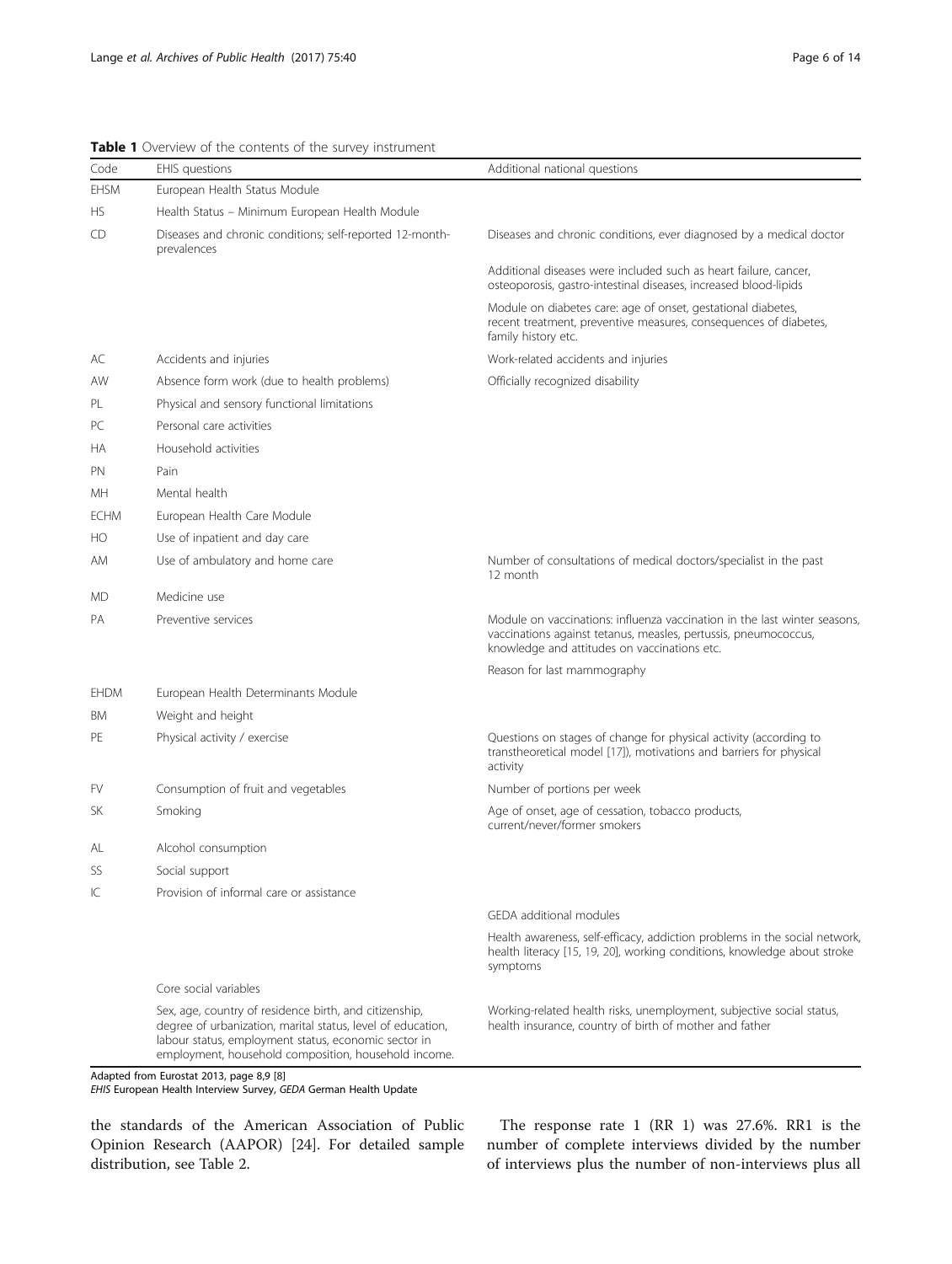|                                                                              | <b>AAPOR</b><br>Code | $\mathbb N$ | $\frac{0}{0}$ |
|------------------------------------------------------------------------------|----------------------|-------------|---------------|
| Returned Questionnaire, Interview (I)                                        | 1.0000               |             |               |
| Complete (I)                                                                 | 1.1000               | 24,824      | 27.6          |
| Eligible, Non-Interview $(R + NC + O)$                                       | 2.0000               |             |               |
| Refusal and Breakoff (R)                                                     | 2.1000               |             |               |
| Refusal                                                                      | 2.1100               | 321         | 0.4           |
| Other Person Refusal/Household-level Refusal                                 | 2.1110               | 456         | 0.5           |
| Known-respondent Refusal                                                     | 2.1120               | 4012        | 4.5           |
| Read receipt confirmation, Refusal (web)                                     | 2.1122               | 595         | 0.7           |
| Breakoff/Implicit Refusal <sup>a</sup>                                       | 2.1200               | 657         | 0.7           |
| Non-Contact (NC)                                                             | 2.2000               |             |               |
| Respondent unavailable during field period                                   | 2.2500               | 65          | 0.1           |
| Other, non-refusals (O)                                                      | 2.3000               |             |               |
| Deceased respondent including Postal Service category: Deceasedb; c          | 2.3100               |             |               |
| Physically or mentally unable/incompetent                                    | 2.3200               | 873         | 1.0           |
| Language problem                                                             | 2.3300               | 68          | 0.1           |
| Someone other than designated respondent completes part/all of questionnaire | 2.3600               | 153         | 0.2           |
| Miscellaneous <sup>d</sup>                                                   | 2.9000               | 166         | 0.2           |
| Unknown eligibility, Non-Interview (UH + UO)                                 | 3.0000               |             |               |
| Nothing known about respondent or address/Unknown households (UH)            | 3.1000               | 57,669      | 64.1          |
| Housing unit, unknown if eligible respondent/Unknown other (UO)              | 3.2000               |             |               |
| Postal Service category: Refused to accept <sup>e</sup>                      | 3.2310               | 110         | 0.1           |
| Unknown if person is a HH resident/mail returned undelivered <sup>f</sup>    | 3.3000               |             |               |
| Adjusted Gross Sample (Total sample used)                                    |                      | 89,969      | 100           |
| Not eligible (NE)                                                            | 4.0000               |             |               |
| Out of Sample <sup>g</sup>                                                   | 4.1000               | 2645        |               |
| Other                                                                        | 4.9000               | 157         |               |
| Gross sample                                                                 |                      | 92,771      |               |
| Response Rate 1 $1/(1) + (R + NC + O) + (UH + UO)$                           |                      |             | 27.6          |

<span id="page-6-0"></span>Table 2 Full sample dispositions consistent with American Association for Public Opinion Research standards for mail surveys of specifically named persons, offering two modes of participation (web & paper) [\[24,](#page-12-0) [41](#page-13-0)]

<sup>a</sup>Cut-off point for this category is less than 70% of questions are answered

bCorresponding Deutsche Post category used is 'Empfänger soll verstorben sein'<br><sup>C</sup>Deceased cases will only be classified as part of code 2.31 if person has died af <sup>c</sup>Deceased cases will only be classified as part of code 2.31 if person has died after the first contact/during field period. If status occurs prior to first day of the field period, case is treated as part of code 4.90 (ineligible)

<sup>d</sup>Cases of questionnaires sent back without the signed consent form are classified under this category

e Corresponding Deutsche Post category used is 'Annahme verweigert'<br><sup>f</sup>Cases will only be classified under this category if status was determined

<sup>f</sup>Cases will only be classified under this category if status was determined after the first contact/during field period. If status occurs prior to first day of the field period, case would be treated as part of code 4.10 (ineligible)

<sup>g</sup>For example: if named person no longer lives at the address for which he or she was sampled, it makes the person ineligible and s/he is out of the sample

cases of unknown eligibility. It is also called the Minimum Response Rate [\[24\]](#page-12-0). The refusal rate (REF) was 6.7%. The REF measures the proportion of all cases in which a respondent refuses to do an interview or breaks-off an interview.

Table [3](#page-7-0) shows the response rates stratified by sex and age groups. In general, the highest response rates are observed in the age groups 55 to 74. There are differences according to sex, with the women having higher response rates in all age groups until the age of 64. In contrast, in the age groups of 65 plus men have higher response rates than women. Furthermore, while in women there are small differences according to age (except for those older than 75), men from the younger age groups have a lower response rate than men from the older age groups.

## Representativeness and weighting

The two-stage stratified cluster sample method seems to have been successful in achieving a sample with a high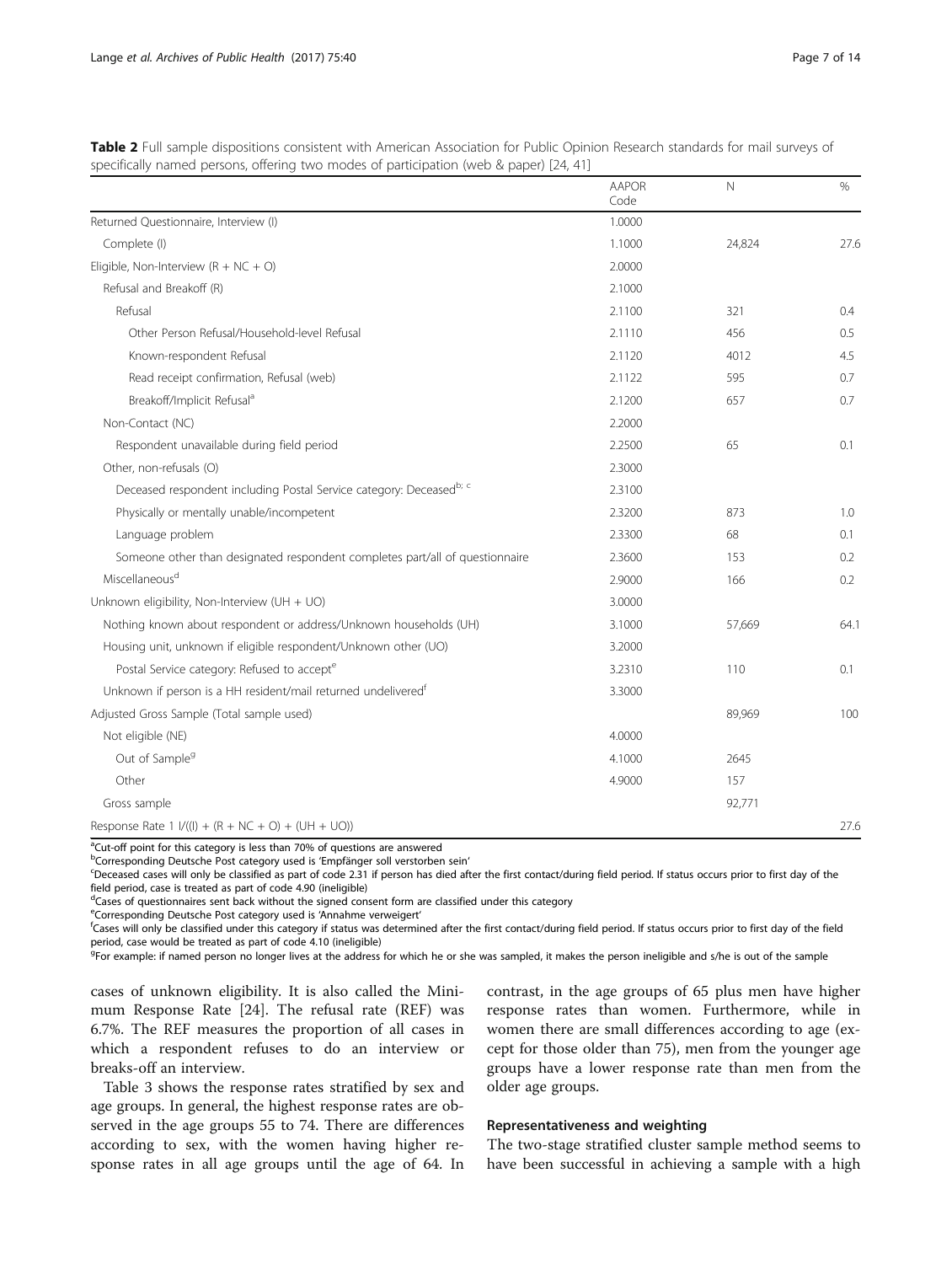| Age group | Men         |              | Women       |              | Total       |              |
|-----------|-------------|--------------|-------------|--------------|-------------|--------------|
|           | N responded | Response (%) | N responded | Response (%) | N responded | Response (%) |
| $15 - 17$ | 384         | 22.5         | 424         | 25.8         | 808         | 24.1         |
| $18 - 24$ | 951         | 22.4         | 1378        | 34.6         | 2328        | 28.3         |
| $25 - 34$ | 1323        | 22.6         | 1813        | 32.1         | 3136        | 27.3         |
| $35 - 44$ | 1585        | 21.0         | 2164        | 28.7         | 3749        | 24.8         |
| $45 - 54$ | 2381        | 26.5         | 2886        | 32.1         | 5267        | 29.3         |
| $55 - 64$ | 1698        | 30.2         | 2012        | 33.6         | 3710        | 32.0         |
| $65 - 74$ | 1683        | 35.2         | 1682        | 31.7         | 3365        | 33.4         |
| $75+$     | 1252        | 26.7         | 1209        | 16.2         | 2461        | 20.2         |
| $15+$     | 11,256      | 25.9         | 13,568      | 29.2         | 24,824      | 27.6         |
| $18+$     | 10,872      | 25.3         | 13,144      | 27.5         | 24,016      | 26.9         |

<span id="page-7-0"></span>Table 3 Response rates according to sex and age groups

representativeness. Table [4](#page-8-0) illustrates that the achieved sample distribution comparing the crude sample with the reference population is satisfactory in relation to the sex, age and federal state distribution. The population projection of the Federal Statistical Office of 31 December 2014 [[25\]](#page-12-0) was used as reference population. The representativeness of the results can be further increased by applying weighting procedures. Two crosssectional weighting factors are available for the GEDA 2014/2015-EHIS data file, the 'EHIS weight' and the 'GEDA weight'. Table [4](#page-8-0) presents a comparison of the proportions of characteristics when using the different weighting factors. The EHIS weight targets the total study population 15 years and older and is the product of a design weight and an adjustment weight. The design weight considers the sampling design, which was described in detail above. The adjustment weight considers the age and sex distribution as well as the structure of federal states and community and population size structure between urban and rural areas (region) according to the population projection of the Federal Statistical Office [\[25](#page-12-0)]. The EHIS weight should be used for international comparative data analyses at the European level. The GEDA weight (in Table [4](#page-8-0)) targets the population 18 years and older and was constructed in line with the weighting method of the previous GEDA waves and the other components (KiGGS and DEGS) of the German Health Monitoring programme at RKI. In addition to the design and adjustment weights described previously for the EHIS weight, the GEDA weight also takes into consideration the level of education. The level of education is defined in line with the International Standard Classification of Education (ISCED) 11 [[26](#page-12-0)] using the education distribution of the German Microcensus 2013 [[27](#page-12-0)] as the reference standard. The Microcensus is an representative annual sample survey that collects information of 1 % of the German population to obtain official statistics on the German demography and the labour market in Germany [[27](#page-12-0), [28](#page-12-0)]. The GEDA weight should be used for time trend, prevalence and cross-sectional analyses at the national level.

The distribution of the sample according to age, sex, education and region equalizes with the distribution within the population in Germany when applying the weighting procedures (Table [4](#page-8-0)). This enables the performance of representative analyses for the German population.

#### Data access, types of analyses and first results

Macro data for the EHIS 2 can be downloaded free of charge for all EHIS 2 participating countries on the Eurostat website [\[29](#page-12-0)] and access to the micro data can be requested from Eurostat via a research contract. The dataset of the GEDA 2014/2015-EHIS can be provided by the Research Data Centre of the RKI [\[30](#page-12-0)]. The GEDA 2014/2015-EHIS data can be used for various types of data analyses such as prevalence, time trend or crosssectional data analyses as well as international comparative analyses and epidemiological research. The large sample size obtained provides the opportunity to conduct analysis on a regional level and make stratifications according to sex and age.

First results of the EHIS 2 can be viewed at the Eurostat database [\[29\]](#page-12-0). Under the rubric 'Population and social conditions' and then 'Health', EHIS 2 results for selected health status and health determinants indicators can be downloaded for free. First EHIS 2 results on fruits and vegetable consumption and obesity were published in the Eurostat news releases in October 2016 [[31, 32\]](#page-12-0). In the Eurostat online publication 'Health in the European Union – facts and figures' recent statistics on health in the European Union are provided [\[33\]](#page-12-0).

First results of the GEDA2014/2015-EHIS on disease and chronic conditions and health behaviors will be published in the first and second issue of the Journal of Health Monitoring in March and June 2017.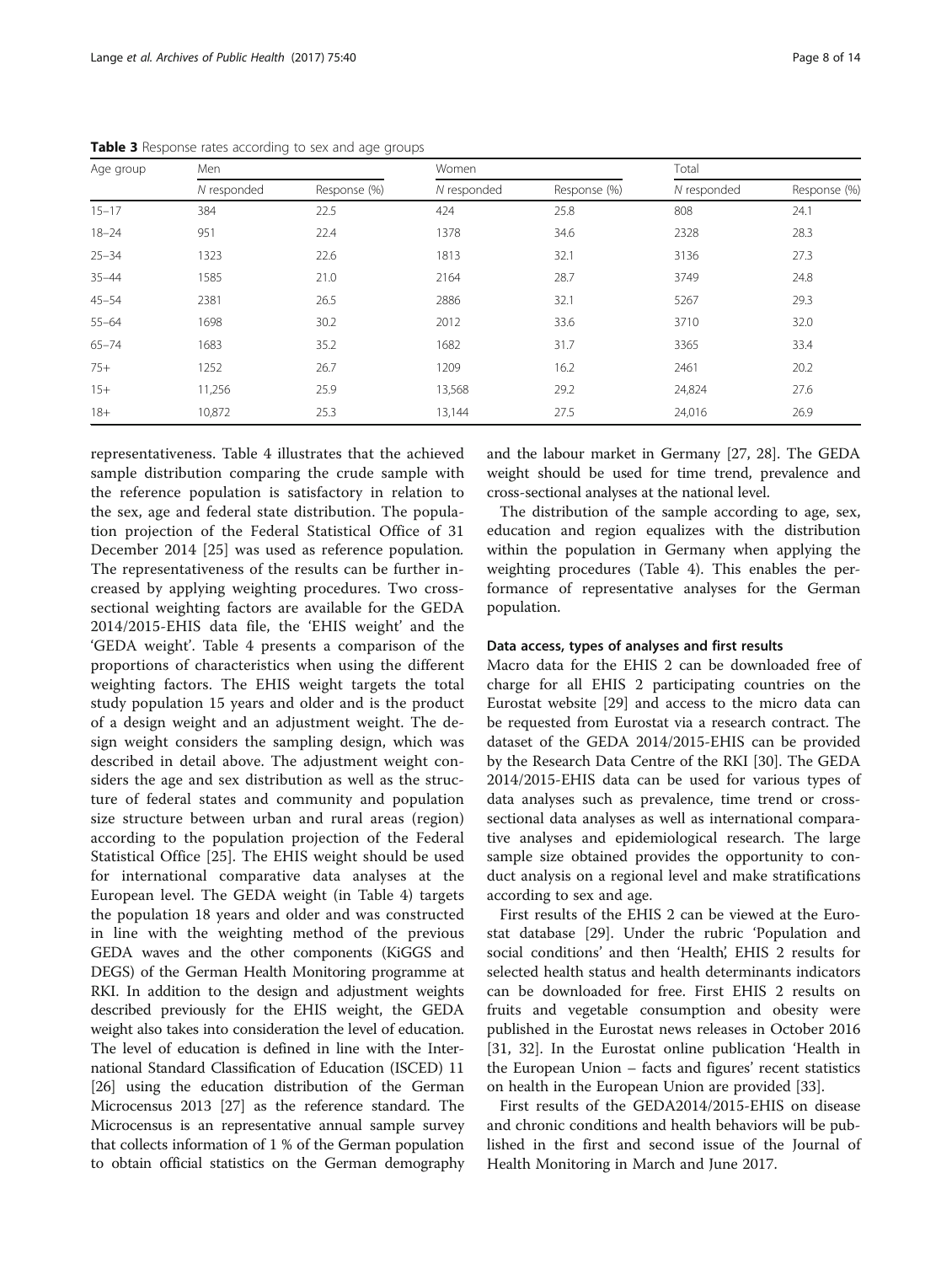<span id="page-8-0"></span>

|                      | Crude sample  |                                         | (design-weights + adjustment<br>for sex, age and region)<br>'EHIS weight <sup>ra</sup> | for sex, age, region and education)<br>(Design weights + adjustment<br>'GEDA weight <sup>16</sup> | according to Microcensus 2013 <sup>d</sup><br>Reference population: | sex, age, federal state according to population projection <sup>c</sup> ,<br>population structure of 31 December 2014; education |
|----------------------|---------------|-----------------------------------------|----------------------------------------------------------------------------------------|---------------------------------------------------------------------------------------------------|---------------------------------------------------------------------|----------------------------------------------------------------------------------------------------------------------------------|
| Characteristics      | Age group 15+ | $18+$<br>Age grou                       | Age group 15+                                                                          | Age group 18+                                                                                     | Age group 15+                                                       | Age group 18+                                                                                                                    |
| Sex, % (n)           |               |                                         |                                                                                        |                                                                                                   |                                                                     |                                                                                                                                  |
| Women                | 54.7% (13568) | 54.7% (13144)                           | 51.0%                                                                                  | 51.1%                                                                                             | 51.0%                                                               | 51.1%                                                                                                                            |
| Men                  | 45.3% (11256) | 45.3% (10872)                           | 49.0%                                                                                  | 48.9%                                                                                             | 49.0%                                                               | 48.9%                                                                                                                            |
| Age, in years        |               |                                         |                                                                                        |                                                                                                   |                                                                     |                                                                                                                                  |
| Mean (95%Cl)         |               | 49.00 (48.77-49.23) 50.11 (49.88-50.34) | 48.94 (48.69-49.18)                                                                    | 50.12 (49.86-50.38)                                                                               | n.a.                                                                | n.a.                                                                                                                             |
| Range                | $15 - 103$    | $18 - 103$                              | $15 - 103$                                                                             | $18 - 103$                                                                                        | n.a.                                                                | n.a.                                                                                                                             |
| Age groups, % (n)    |               |                                         |                                                                                        |                                                                                                   |                                                                     |                                                                                                                                  |
| $15-17$ years        | 3.3% (808)    | n.a.                                    | 3.5%                                                                                   | n.a.                                                                                              | 3.5%                                                                | n.a.                                                                                                                             |
| 18-29 years          | 15.7% (3888)  | 16.2% (3888)                            | 16.3%                                                                                  | 16.9%                                                                                             | 16.3%                                                               | 16.9%                                                                                                                            |
| 30-44 years          | 21.5% (5325)  | 22.2% (5325)                            | 21.6%                                                                                  | 22.2%                                                                                             | 21.5%                                                               | 22.3%                                                                                                                            |
| 45-64 years          | 36.2% (8977)  | 37.4% (8977)                            | 35.1%                                                                                  | 36.4%                                                                                             | 35.2%                                                               | 36.5%                                                                                                                            |
| $\geq 65$ years      | 23.5% (5826)  | 24.3% (5826)                            | 23.6%                                                                                  | 24.5%                                                                                             | 23.5%                                                               | 24.3%                                                                                                                            |
| Education, % (n)     |               |                                         |                                                                                        |                                                                                                   |                                                                     |                                                                                                                                  |
| Missing              | $0.2%$ (60)   | $0.2\%$ (53)                            | 0.2%                                                                                   | 0.3%                                                                                              | n.a.                                                                | n.a.                                                                                                                             |
| $SCED 1-2$           | 18.0% (4458)  | 15.5% (3723)                            | 19.1%                                                                                  | 19.4%                                                                                             | n.a.                                                                | 19.6%                                                                                                                            |
| ISCED 3-4            | 49.6% (12306) | 51.0% (12241)                           | 48.6%                                                                                  | 58.0%                                                                                             | n.a.                                                                | 58.3%                                                                                                                            |
| ISCED 5-8            | 32.2% (8000)  | 33.3% (7999)                            | 32.1%                                                                                  | 22.2%                                                                                             | n.a.                                                                | 22.1%                                                                                                                            |
| Federal state, % (n) |               |                                         |                                                                                        |                                                                                                   |                                                                     |                                                                                                                                  |
| Schleswig-Holstein   | 4.1% (1010)   | 4.1% (977)                              | 3.5%                                                                                   | 3.5%                                                                                              | 3.5%                                                                | 3.5%                                                                                                                             |
| Hamburg              | 4.2% (1045)   | 4.2% (1017)                             | 2.2%                                                                                   | 2.2%                                                                                              | 2.2%                                                                | 2.2%                                                                                                                             |
| Niedersachsen        | 8.3% (2060)   | 8.2% (1981)                             | 9.6%                                                                                   | 9.6%                                                                                              | 9.6%                                                                | 9.6%                                                                                                                             |
| Bremen               | 3.6% (894)    | 3.6% (876)                              | 0.8%                                                                                   | 0.8%                                                                                              | 0.8%                                                                | 0.8%                                                                                                                             |
| Nordrhein-Westfalen  | 16.6% (4109)  | 16.6% (3981)                            | 21.7%                                                                                  | 21.6%                                                                                             | 21.7%                                                               | 21.6%                                                                                                                            |
| Hessen               | 6.0% (1498)   | 6.0% (1452)                             | 7.5%                                                                                   | 7.5%                                                                                              | 7.5%                                                                | 7.5%                                                                                                                             |
| Rheinland-Pfalz      | 3.9% (958)    | 3.9% (926)                              | 5.0%                                                                                   | 4.9%                                                                                              | 5.0%                                                                | 4.9%                                                                                                                             |
| Baden-Württemberg    | 10.5% (2599)  | 10.5% (2515)                            | 13.1%                                                                                  | 13.1%                                                                                             | 13.1%                                                               | 13.1%                                                                                                                            |
| Bayern               | 13.2% (3280)  | 13.2% (3169)                            | 15.6%                                                                                  | 15.6%                                                                                             | 15.6%                                                               | 15.6%                                                                                                                            |
| Saarland             | 3.7% (918)    | 3.7% (891)                              | 1.2%                                                                                   | 1.2%                                                                                              | 1.2%                                                                | 1.2%                                                                                                                             |
| Berlin               | 3.8% (941)    | 3.8% (908                               | 4.3%                                                                                   | 4.3%                                                                                              | 4.3%                                                                | 4.3%                                                                                                                             |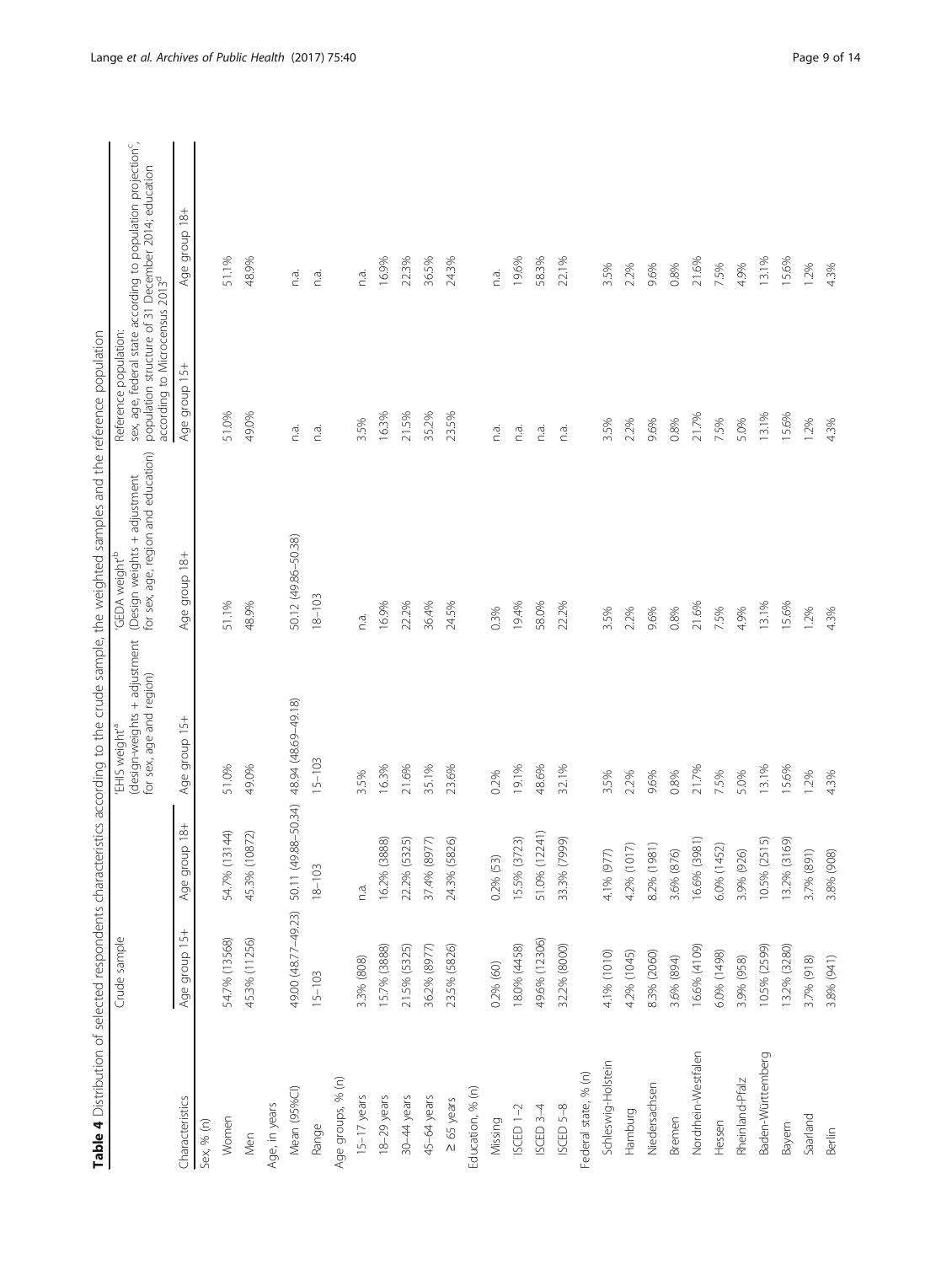|                                    |             |             |       | Table 4 Distribution of selected respondents characteristics according to the crude sample, the weighted samples and the reference population (Continued) |         |      |
|------------------------------------|-------------|-------------|-------|-----------------------------------------------------------------------------------------------------------------------------------------------------------|---------|------|
| trandenburg                        | 4.5% (1110) | 4.5% (1070) |       |                                                                                                                                                           | $3.1\%$ |      |
| Mecklenburg-Vorpommern 4.2% (1046) |             | 4.2% (1009) | $0\%$ | $-0\%$                                                                                                                                                    | $0\%$   | 2.0% |
| achsen                             | 0% (1251)   | 5.0% (1210) | 5.0%  | 5.1%                                                                                                                                                      | 5.0%    | 5.1% |
| achsen-Anhalt                      | 3.9% (968)  | 8.9% (934)  | 2.8%  | 0.8%                                                                                                                                                      | 0.8%    | 2.8% |
| hüringen                           | L6% (1137)  | 4.6% (1100) | 2.7%  | 2.7%                                                                                                                                                      | 2.7%    | 2.7% |

EHIS European Health Interview Survey, GEDA German Health Update, n.a not applicable

a'EHIS weight' is constructed for analyses at the European level targeting the population aged 15+ years

b'GEDA weight' is constructed for analyses at the national level targeting the population aged 18+ years

EHIS European Health Interview Survey, GEDA German Health Update, n.a not applicable<br>"EHIS weight' is constructed for analyses at the European level targeting the population aged 15+ years<br>"GEDA weight' is constructed for dFederal Statistical Office (DESTATIS). German Microcensus 2013 [available from Research Data Centres of the Federal Statistical Office and the statistical offices of the Länder: [http://www.forschungsdatenzentrum.de/](http://www.forschungsdatenzentrum.de/en) cFederal Statistical Office (DESTATIS). Population projection [available from GENESIS online data base: <https://www-genesis.destatis.de/genesis/online>; accessed: 11 May 2017]. Wiesbaden: DESTATIS; 2015 [en/](http://www.forschungsdatenzentrum.de/en); accessed: 4 November 2016]. Wiesbaden: DESTATIS; 2013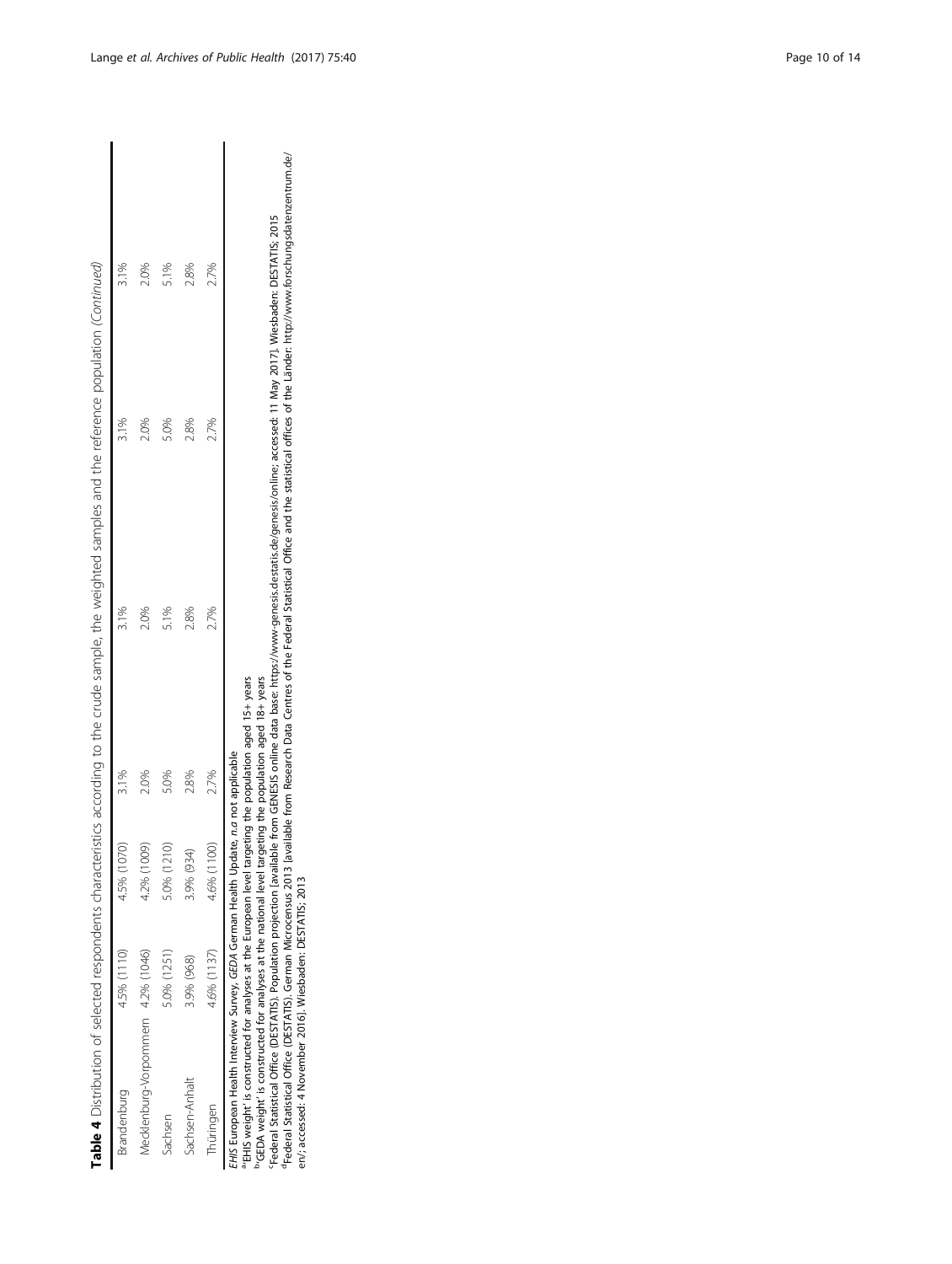# **Discussion**

This methodological paper presents the survey methodology of the GEDA 2014/2015-EHIS study, a populationbased nationwide health interview survey that is a component of the German Federal Health Monitoring programme [\[1](#page-12-0), [34](#page-12-0)]. For the first time, the EU-wide harmonized EHIS 2 Questionnaire was completely integrated into GEDA. Compared to the previous GEDA waves in 2009, 2011 and 2012, a range of innovations were introduced for GEDA 2014/2015-EHIS. The sampling design, data collection mode and data processing guidelines were modified partly due to the EHIS integration.

## Combining EHIS and GEDA

Integrating a multinational health interview survey into an existing national health monitoring programme has certain advantages and disadvantages. The disadvantages are that every change in the question wording and the methodology of conducting the survey between two waves of data collection might lead to interruptions of existing national time trend series. It can be expected that the methodological changes introduced have partly compromised the comparability between the GEDA 2014/2015- EHIS and previous GEDA waves. The sampling design was changed from telephone samples (GEDA 2009–12) to a population-registry sample (GEDA 2014/2015-EHIS) and the data collection mode was changed from computer-assisted telephone interview (CATI) to SAQ-Web and SAQ-Paper. The possible cuts in the national time trend series of health indicators, therefore, needs to be carefully evaluated. A previous methodological study on the possible mode differences in health interview surveys indicated that the influence of the data collection mode on prevalence estimates may be minor for some health indicators, but stronger for others [[13](#page-12-0)]. Differences between the CATI mode and self-administered modes (SAQ-Paper and SAQ-Web) especially were observed for certain indicators of mental health, psychosocial factors and specific health behaviors [[13\]](#page-12-0). Hence, the question of whether and how time series based on the GEDA 2009–12 telephone surveys and the GEDA 2014/2015-EHIS survey are affected by mode effects depends on the health indicator under study.

The advantages are that the utilization of existing structures and the expertise of the national health monitoring programme allows for a cost-effective implementation of the EHIS in Germany. Furthermore, the European harmonization of health questionnaires permits comparing observed prevalence and time trends in health status, health determinants and health care indicators across countries at the European level. The information obtained can be used for calculating the European Core Health Indicators (ECHI) [\[5](#page-12-0)], which serve as a monitoring tool to reveal differences in health status, health care and health determinants between countries. Nevertheless, any cross-national differences in health indicators observed based on EHIS data should be interpreted with caution. Although great effort was undertaken to harmonize data collection standards between the EU countries, full input harmonization was not possible. The health monitoring systems of different countries have historically developed over time in each country and the systems partly used different methods for conducting surveys. Methodological differences between countries are documented in the quality reports available on the Eurostat website [\[23\]](#page-12-0). Designing one common health questionnaire for such a large geographical region as the European region was a challenge. Cultural differences in regards to differing norms, health habits, and health care systems etc. made it challenging to tailor survey questions that were appropriate for different settings. We cannot exclude the possibility that national particularities compromise the comparability of results. Furthermore, differing geographical and climate conditions needs to be considered when interpreting the research findings. For example, the comparative findings of a health behavior such as bicycling for transportation need to be contextualized because it might be a common behavior in well-conditioned countries such as the Netherlands or Denmark but not so in countries with extreme weather or geo conditions where other forms of physical exercise are more common.

#### Data quality, participation and representativeness

Several arrangements were undertaken to improve the data quality and to reduce information bias for the EHIS. The European Commission issued a grant for a project on the 'improvement of the EHIS modules on alcohol consumption, physical activity and mental health' [[35](#page-12-0)]. The aim was to improve the EHIS 1 questionnaire for the EHIS 2. The EHIS workshop in Berlin in October 2010 served to evaluate the performance of the EHIS instrument in the EHIS 1 and to identify needs for revisions. In this project, the European Health Interview Survey - Physical Activity Questionnaire (EHIS-PAQ) was developed and cognitively tested and validated [\[36](#page-12-0)-[38](#page-12-0)], the alcohol consumption module was modified [\[35\]](#page-12-0) and the 'Patient Health Questionnaire - 9 items' (PHQ-9) depressive symptoms screener [[39](#page-13-0)] was added to the EHIS 2 questionnaire.

Participation rates between surveys and countries differ significantly, which can be observed on the 'European Health Interview & Health Examination Surveys (HIS/ HES) Database' which lists participation rates from health surveys conducted in Europe, the USA, Canada and Australia until 2009 [[40\]](#page-13-0). Many different methods have been applied to calculate response rates [\[41](#page-13-0)]. This makes it difficult to compare participation rates across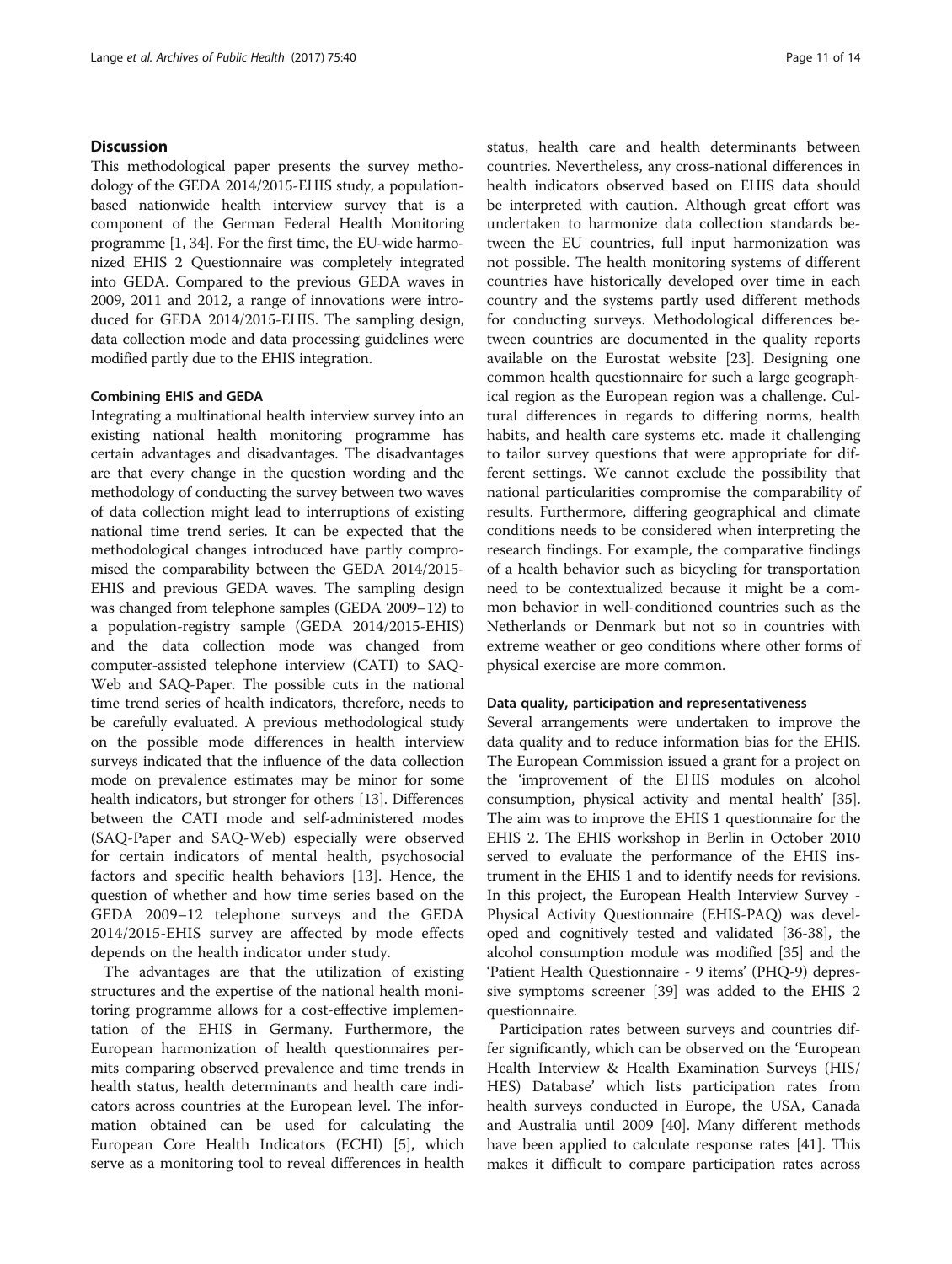surveys and countries. The overall response rate of GEDA 2014/2015-EHIS was 27.6% (calculated according to AAPOR standard [[24\]](#page-12-0)). This magnitude is more or less in the range of the response rates of other German national panel surveys using the same response rate calculation method [\[42](#page-13-0)]. In Germany, like in other countries, the survey response rates have continuously declined over the last decades [\[42](#page-13-0)-[45](#page-13-0)]. A recent review identifies factors that can increase response rates for survey questionnaires, such as providing incentives and the way the questionnaire is designed (length, layout and content) and delivered [\[46\]](#page-13-0). The response rate in GEDA 2014/2015-EHIS stayed in a similar range as the rates in GEDA 2009 and GEDA 2010 and was considerably higher than the rate in GEDA 2012. The change from a telephone sample to a population registry-based address sample may have contributed to this increase from the last GEDA wave, as well as incentives, which were given in GEDA 2014/2015-EHIS for the first time. As described above, the response rates were different according to sex and age groups. Keeping in mind that the young age groups received the incentive of a voucher, we can assume that the response rates could have been even lower without applying this incentive strategy. Although the response rates are the lowest in these age groups, we still obtained a sufficient number of cases. In line with the response patterns observed in GEDA, Tolonen et al. previously demonstrated, based on a time trend analysis of response rates of the Finish national health examination surveys between 1978 to 2002, that response rates have experienced a stronger decline over time in younger age groups compared to older age groups, among those who are lower educated compared to higher educated, and among women compared to men [[45\]](#page-13-0).

The strength of population-based national health surveys compared to other study designs is their high degree of representativeness. However, we cannot exclude the possibility that selection bias occurred at the different stages of the sampling procedure. The two weighting factors included in the data set should be used for data analyses to adjust the sample distribution to the reference standard. The EHIS weight should be used for data analyses dealing with country comparisons. The GEDA weight should be used when analyzing the data in the national context. For the purpose of national analyses that compare previous GEDA waves, only the population 18+ years should be used.

The EU-wide harmonized EHIS 2 data source will profoundly impact international public health research in the near future. The third EHIS wave (EHIS 3) will be conducted around 2019. Time trend analyses for the ECHI indicators will then become possible based on complete data, including information for all EU countries. A new implementing regulation will be legislated for the EHIS 3 using the current Framework regulation 1338/2008 as a basis. It is expected that, from the EHIS wave 4 onwards, the EHIS will be integrated into the 'programme for social statistics' and the legal framework regulations on 'Integrated European Social Statistics' (IESS) [\[47\]](#page-13-0) .

## Conclusions

Integrating a multinational health survey into an existing national health monitoring system was a challenge in Germany as in many other EU countries. The national survey methodology for conducting the study had to be further developed in order to meet the overarching goal of harmonizing the health information from national statistical offices and public health research institutes across the EU. This process inevitably has led to an enhancement of the quality and comparability of health information in the EU.

#### Abbreviations

AAPOR: American Association for Public Opinion Research; CATI: Computerassisted telephone interview; CI: Confidence interval; Deff: Design effect: DEGS: German health interview and examination survey for adults (Studie zur Gesundheit Erwachsener in Deutschland); ECHI: European Core Health Indicators; EHIS 1: European Health Interview Survey wave 1 2006–2009; EHIS 2: European Health Interview Survey wave 2 2013–2015; EHIS: European Health Interview Survey; EHIS-PAQ: European Health Interview Survey physical activity questionnaire; ESS: European Statistical System; EU: European Union; GEDA: German Health Update; HIS/HES: European Health Interview & Health Examination Surveys; HLS-EU: European Health Literacy Project; IESS: Integrated European Social Statistics; ISCED: International Standard Classification of Education; KiGGS: German health interview and examination survey for children and adolescents (Kinder- und Jugendgesundheitssurvey); PHQ-9: Patient Health Questionnaire - 9 items; PSU: Primary sampling unit; REF: Refusal rate; RKI: Robert Koch Institute; RR: Response rate; SAQ-Paper: Self-administered paper questionnaire; SAQ-Web: Self-administered web questionnaire; SSU: Sampling unit; USPS: United States Postal Service

#### Acknowledgements

Not applicable.

#### Funding

The GEDA 2014/2015-EHIS study was funded by the Robert Koch Institute and the German Federal Ministry of Health. The Robert Koch Institute is a Federal Institute within the portfolio of the Federal Ministry of Health.

#### Availability of data and materials

Macro data for the EHIS 2 can be downloaded free of charge for all EHIS 2 participating countries on the Eurostat website [[29\]](#page-12-0) and access to the micro data can be requested from Eurostat via a research contract. The dataset of the GEDA 2014/2015-EHIS can be provided by the Research Data Centre of the RKI [\[30](#page-12-0)]. The Research Data Centre of the RKI is accredited by the research infrastructure of the 'German Data Forum' according to uniform and transparent standards [[48](#page-13-0)] . A decentralized network of 30 data centers provides easy and low-cost access to a wide range of research-relevant data.

#### Authors' contributions

CL was the study coordinator. CL and TZ had the idea for this article. TZ, CL, JT, JF, JH and SM designed the questionnaire. PS, JA, EvdL, MW, RK, JH, SM and MV developed the study design, sampling procedure and coordinated the field work. SB and RK provided statistical support and were the coordinators of the data quality assurance. SB, RK, JF, MW and SM processed and validated the data. All authors contributed to writing the manuscript and to critically revising it for important intellectual content. JF compiled the first draft and the final version of the manuscript.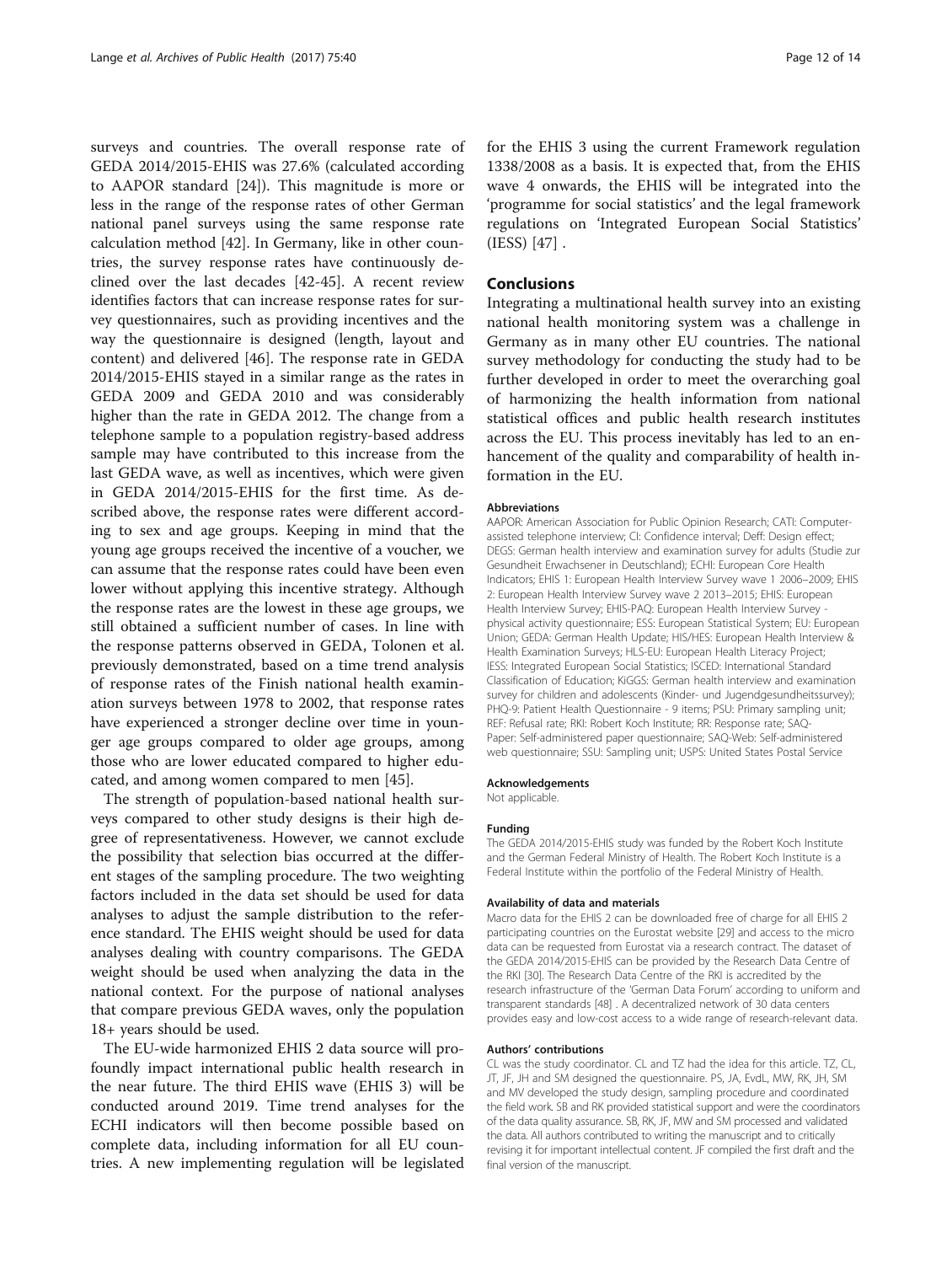#### <span id="page-12-0"></span>Competing interests

All authors declare that they have no competing interests.

#### Consent for publication

Not applicable.

#### Ethics approval and consent to participate

The study protocol was inspected and approved by the 'Federal Commissioner for Data Protection and Freedom of Information in Germany'. Written informed consent was obtained from all participants. Participants were informed about the goals and contents of the study, about privacy and data protection proceedings, and that their participation in the study was voluntary.

#### Publisher's Note

Springer Nature remains neutral with regard to jurisdictional claims in published maps and institutional affiliations.

## Received: 16 January 2017 Accepted: 15 June 2017 Published online: 18 September 2017

#### References

- 1. Kurth B-M, Lange C, Kamtsiuris P, Hölling H. Health monitoring at the Robert Koch institute. Bundesgesundheitsbl Gesundheitsforsch Gesundheitsschutz. 2009;52(5):557–70.
- 2. Kurth BM. The German health interview and examination survey for children and adolescents (KiGGS): an overview of its planning, implementation and results taking into account aspects of quality management. Bundesgesundheitsblatt Gesundheitsforschung Gesundheitsschutz. 2007;50(5–6):533–46.
- 3. Scheidt-Nave C, Kamtsiuris P, Gößwald A, Hölling H, Lange M, Busch MA, et al. German health interview and examination survey for adults (DEGS) design, objectives and implementation of the first data collection wave. BMC Public Health. 2012;12(1):1–16.
- 4. Verschuuren M, Gissler M, Kilpelainen K, Tuomi-Nikula A, Sihvonen AP, Thelen J, et al. Public health indicators for the EU: the joint action for ECHIM (European Community health indicators & monitoring). Arch Public Health. 2013;71(1):12.
- 5. Thelen J, Kirsch N, Finger J, von der Lippe E, Ryl L. ECHIM Core Group. Final report part III. ECHIM pilot data collection, analyses and dissemination. Berlin: Robert Koch Institute; 2012.
- 6. European Union: Regulation (EC) No 1338/2008 of the European Parliament and of the Council of December 2008 on Community statistics on public health and safety at work. Off J Eur Union, 354/70:dd31–12-2008.
- 7. Lange C, Jentsch F, Allen J, Hoebel J, Kratz AL, von der Lippe E, et al. Data resource profile: German health update (GEDA)-the health interview survey for adults in Germany. Int J Epidemiol. 2015;44(2):442–50.
- 8. European Commission. Eurostat: European health interview survey (EHIS wave 2). Methodological manual. Luxembourg: European Commission; 2013.
- 9. Bik Aschpurwis + Behrens: BIK Regions 2010 [available from: [http://www.bik](http://www.bik-gmbh.de/produkte/regionen/index.html)[gmbh.de/produkte/regionen/index.html](http://www.bik-gmbh.de/produkte/regionen/index.html); accessed 27 October 2016]. Hamburg: Bik Aschpurwis + Behrens; 2013.
- 10. GESIS Leibniz-Institut für Sozialwissenschaften: Regional Standards (edition 2013) [available from: [https://www.destatis.de/DE/Methoden/](https://www.destatis.de/DE/Methoden/Methodenpapiere/Download/RegionaleStandards_Ausgabe2013.pdf?__blob=publicationFile) [Methodenpapiere/Download/RegionaleStandards\\_Ausgabe2013.pdf?\\_\\_](https://www.destatis.de/DE/Methoden/Methodenpapiere/Download/RegionaleStandards_Ausgabe2013.pdf?__blob=publicationFile) [blob=publicationFile](https://www.destatis.de/DE/Methoden/Methodenpapiere/Download/RegionaleStandards_Ausgabe2013.pdf?__blob=publicationFile); accessed: 11 May 2017]. Mannheim: GESIS – Leibniz-Institut für Sozialwissenschaften; 2013.
- 11. Cox LH. A constructive procedure for unbiased controlled rounding. J Am Stat Assoc. 1987;82(398):520–4.
- 12. Newcombe RG. Two-sided confidence intervals for the single proportion: comparisons of seven methods. Stat Med. 1998;17:857–72.
- 13. Hoebel J, von der Lippe E, Lange C, Ziese T. Mode differences in a mixed-mode health interview survey among adults. Arch of Public Health. 2014;72(1):1–12.
- 14. Schilling R, Hoebel J, Müters S, Lange C. Pilot study on the implementation of mixed-mode health interview surveys in the adult population (GEDA 2.0). Berlin: Robert Koch Institute; 2015.
- 15. Jordan S. Hoebel J: [health literacy of adults in Germany: findings from the German health update (GEDA) study]. Bundesgesundheitsblatt Gesundheitsforschung Gesundheitsschutz. 2015;58(9):942–50.
- 16. Robert Koch Institute: GEDA German Health Update [available from: [http://www.rki.de/EN/Content/Health\\_Monitoring/HealthSurveys/Geda/](http://www.rki.de/EN/Content/Health_Monitoring/HealthSurveys/Geda/Geda_node.html) [Geda\\_node.html](http://www.rki.de/EN/Content/Health_Monitoring/HealthSurveys/Geda/Geda_node.html); accessed: 11 May 2017]. Berlin: Robert Koch Institute; 2015.
- 17. Prochaska JO, DiClemente CC. Stages of change in the modification of problem behaviors. Prog Behav Modif. 1992;28:183–218.
- 18. European Commission. Special Eurobarometer 412 "sport and physical activity". Luxembourg: European Commission, Directorate-General for Education and Culture, Directorate-General for Communication; 2014.
- 19. Sørensen K, Van den Broucke S, Pelikan JM, Fullam J, Doyle G, Slonska Z, et al. Measuring health literacy in populations: illuminating the design and development process of the European health literacy survey questionnaire (HLS-EU-Q). BMC Public Health. 2013;13:948.
- 20. Röthlin F, Pelikan JM, Ganahl K. Health literacy of 15-year-old adolescents in Austria. Final report of the Austrian health literacy youth study on behalf of the main Association of the Austrian Social Security Institutions (HVSV). Vienna: Ludwig Boltzmann Institut Health Promotion Research (LBIHPR); 2013.
- 21. Hoebel J, Müters S, Kuntz B, Lange C, Lampert T, Measuring subjective social status in health research with a German version of the MacArthur scale. Bundesgesundheitsblatt Gesundheitsforschung Gesundheitsschutz. 2015; 58(7):749–57.
- 22. Adler NE, Epel ES, Castellazzo G, Ickovics JR. Relationship of subjective and objective social status with psychological and physiological functioning: preliminary data in healthy white women. Health Psychol. 2000;19(6):586–92.
- 23. Eurostat: European health interview survey methodology [avaialble from: [http://](http://ec.europa.eu/eurostat/statistics-explained/index.php/European_health_interview_survey_-_methodology) [ec.europa.eu/eurostat/statistics-explained/index.php/European\\_health\\_interview\\_](http://ec.europa.eu/eurostat/statistics-explained/index.php/European_health_interview_survey_-_methodology) [survey\\_-\\_methodology](http://ec.europa.eu/eurostat/statistics-explained/index.php/European_health_interview_survey_-_methodology); accessed: 11 May 2017]. Luxembourg: Eurostat; 2016.
- 24. American Association for Public Opinion Research (AAPOR): Standard definitions - final dispositions of case codes and outcome rates for surveys (revised 2016) [available from: [http://www.aapor.org/Standards-Ethics/Standard-](http://www.aapor.org/Standards-Ethics/Standard-Definitions-%281%29.aspx)[Definitions-%281%29.aspx;](http://www.aapor.org/Standards-Ethics/Standard-Definitions-%281%29.aspx) accessed: 11 May 2017]. Deerfield: AAPOR; 2011.
- 25. Federal Statistical Office (DESTATIS): Population projection [available from GENESIS online data base:<https://www-genesis.destatis.de/genesis/online>; accessed: 11 May 2017]. Wiesbaden: DESTATIS; 2015.
- 26. UNESCO Institute for Statistics: International Standard Classification of Education ISCED 2011 [available from: [http://www.uis.unesco.org/Education/](http://www.uis.unesco.org/Education/Documents/isced-2011-en.pdf) [Documents/isced-2011-en.pdf](http://www.uis.unesco.org/Education/Documents/isced-2011-en.pdf); accessed: May 2011]. Montreal: UNESCO Institute for Statistics; 2012.
- 27. Federal Statistical Office (DESTATIS): German Microcensus 2013 [available from Research Data Centres of the Federal Statistical Office and the statistical offices of the Länder: [http://www.forschungsdatenzentrum.de/en/](http://www.forschungsdatenzentrum.de/en); accessed: 4 November 2016]. Wiesbaden: DESTATIS; 2013.
- 28. Leibniz Institute for the Social Sciences (GESIS): Official Microdata. Microcensus [available from: [http://www.gesis.org/en/services/data-analysis/official](http://www.gesis.org/en/services/data-analysis/official-microdata)[microdata/;](http://www.gesis.org/en/services/data-analysis/official-microdata) accessed: 22 May 2017]. Mannheim: GESIS; 2017.
- 29. Eurostat: Eurostat database [available from: [http://ec.europa.eu/eurostat/](http://ec.europa.eu/eurostat/data/database) [data/database;](http://ec.europa.eu/eurostat/data/database) accessed: 11 May 2017]. Luxembourg: Eurostat; 2017.
- 30. Robert Koch Institute: Public Use Files [available from [http://www.rki.de/EN/](http://www.rki.de/EN/Content/Health_Monitoring/Public_Use_Files/public_use_file_node.html) [Content/Health\\_Monitoring/Public\\_Use\\_Files/public\\_use\\_file\\_node.html](http://www.rki.de/EN/Content/Health_Monitoring/Public_Use_Files/public_use_file_node.html); accessed: 11 May 2017]. Berlin: Robert Koch Institute; 2016.
- 31. Bourgeais V, Agafitei L, Hrkal J: Consumption of fruit and vegetables in the EU [avaialbe from: [http://ec.europa.eu/eurostat/documents/2995521/7694616/3-](http://ec.europa.eu/eurostat/documents/2995521/7694616/3-14102016-BP-EN.pdf/1234ac94-27fd-4640-b9be-427a42d54881) [14102016-BP-EN.pdf/1234ac94-27fd-4640-b9be-427a42d54881](http://ec.europa.eu/eurostat/documents/2995521/7694616/3-14102016-BP-EN.pdf/1234ac94-27fd-4640-b9be-427a42d54881); accessed: 11 May 2017]. In., vol. 197/2016. Luxembourg: Eurostat Press Office; 2016: 1–4.
- 32. Bourgeais V, Agafitei L, Hrkal J: European Health Interview Survey. Almost 1 adult in 6 in the EU is considered obese [available from: [http://ec.europa.](http://ec.europa.eu/eurostat/documents/2995521/7700898/3-20102016-BP-EN.pdf/c26b037b-d5f3-4c05-89c1-00bf0b98d646) [eu/eurostat/documents/2995521/7700898/3-20102016-BP-EN.pdf/c26b037b](http://ec.europa.eu/eurostat/documents/2995521/7700898/3-20102016-BP-EN.pdf/c26b037b-d5f3-4c05-89c1-00bf0b98d646)[d5f3-4c05-89c1-00bf0b98d646;](http://ec.europa.eu/eurostat/documents/2995521/7700898/3-20102016-BP-EN.pdf/c26b037b-d5f3-4c05-89c1-00bf0b98d646) accessed: 11 May 2017]. In., vol. 203/2016. Luxembourg: Eurostat Press Office; 2016: 1–5.
- 33. Eurostat: Health in the European Union facts and figures [available from: [http://ec.europa.eu/eurostat/statistics-explained/index.php/Health\\_in\\_the\\_](http://ec.europa.eu/eurostat/statistics-explained/index.php/Health_in_the_European_Union_%E2%80%93_facts_and_figures) [European\\_Union\\_%E2%80%93\\_facts\\_and\\_figures;](http://ec.europa.eu/eurostat/statistics-explained/index.php/Health_in_the_European_Union_%E2%80%93_facts_and_figures) accessed: 11 May 2017]. Luxembourg: Eurostat; 2017.
- 34. Kurth B-M. The RKI health monitoring what it contains and how it can be used. Public Health Forum. 2012;20(3):4. e1–3.
- 35. Finger J, Lange C. Improving cross-national physical activity information in Europe. Design and manual of a new international physical activity questionnaire (conference abstract). Eur J Pub Health. 2011;21(Suppl. 1):262.
- 36. Baumeister SE, Ricci C, Kohler S, Fischer B, Topfer C, Finger JD, et al. Physical activity surveillance in the European Union: reliability and validity of the European health interview survey-physical activity questionnaire (EHIS-PAQ). Int J Behav Nutr Phys Act. 2016;13(1):61.
- 37. Finger JD, Gisle L, Mimilidis H, Santos-Hoevener C, Kruusmaa EK, Matsi A, et al. How well do physical activity questions perform? Eur Cogn Test study Arch Public Health. 2015;73:57.
- 38. Finger JD, Tafforeau J, Gisle L, Oja L, Ziese T, Thelen J, et al. Development of the European health interview survey - physical activity questionnaire (EHIS-